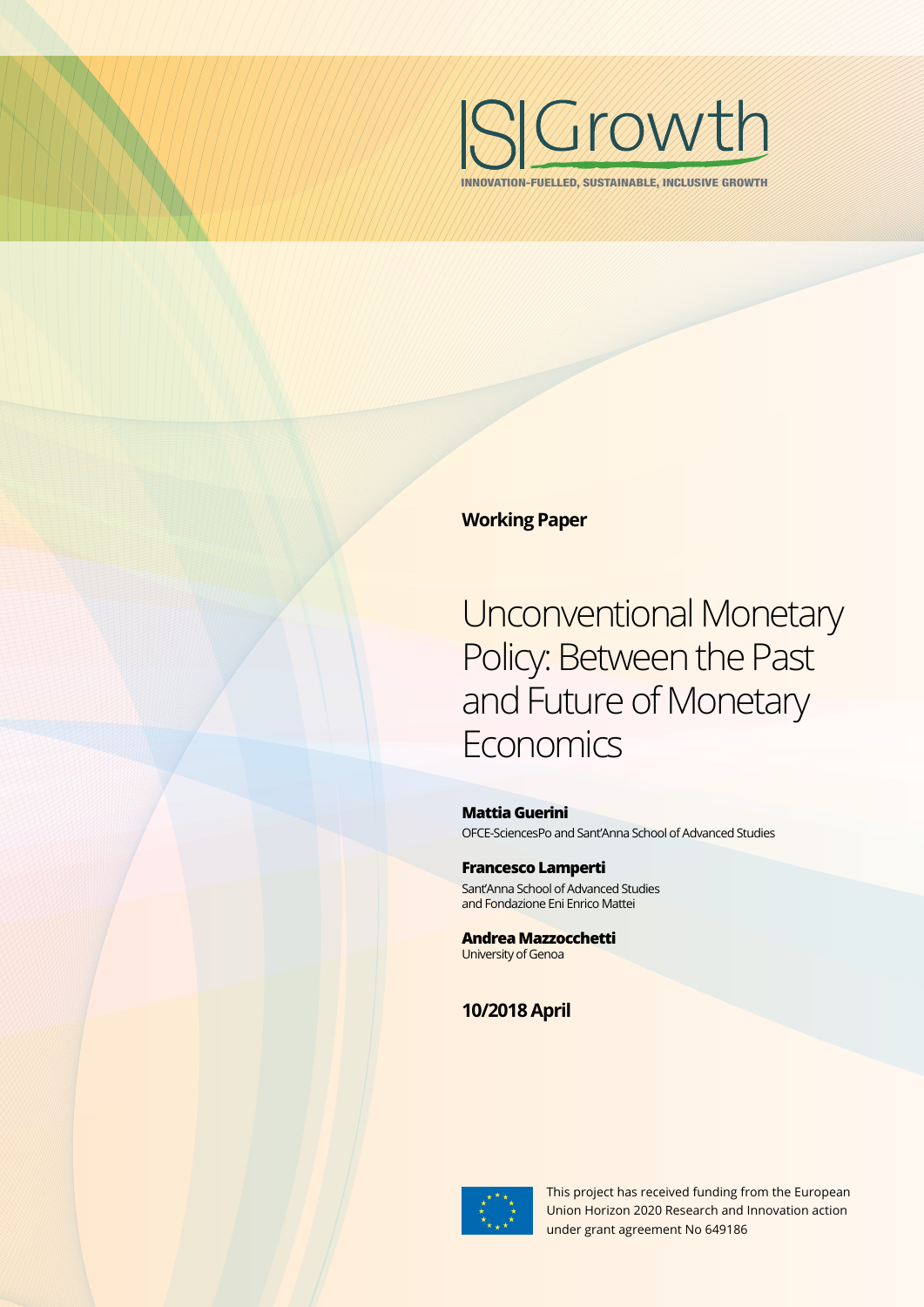# Unconventional Monetary Policy: Between the Past and Future of Monetary Economics

Mattia Guerini', Francesco Lamperti, ⊤Andrea Mazzocchetti‡

April 25, 2018

#### Abstract

In this paper we discuss some of the monetary policy issues that have involved major central banks worldwide since the 2008 financial crisis, and which remain open. We provide an excursus of the unconventional monetary policies adopted by central banks in the last decade, focusing on the European Central Bank and the Federal Reserve, and we discuss the rationale and efficacy of some unconventional monetary instruments, of inflation targeting and of central bank independence. We also provide a perspective on possible future developments of monetary policy. We argue that while unconventional monetary policy was useful, there is still ample space for improvement: in the recessions to come, unconventional monetary policy will need to be better coordinated with fiscal, micro- and macro-prudential policies to provide more inclusive results that might positively affect the real economy beyond the financial system.

Keywords: unconventional monetary policy, inflation targeting, central bank independence. JEL Codes: E51, E52, E58, E61.

<sup>∗</sup>OFCE-SciencesPo and Sant'Anna School of Advanced Studies mattia.guerini@sciencespo.fr

<sup>†</sup> Sant'Anna School of Advanced Studies and Fondazione Eni Enrico Mattei francesco.lamperti@santannapisa.it ‡University of Genoa andrea.mazzocchetti@edu.unige.it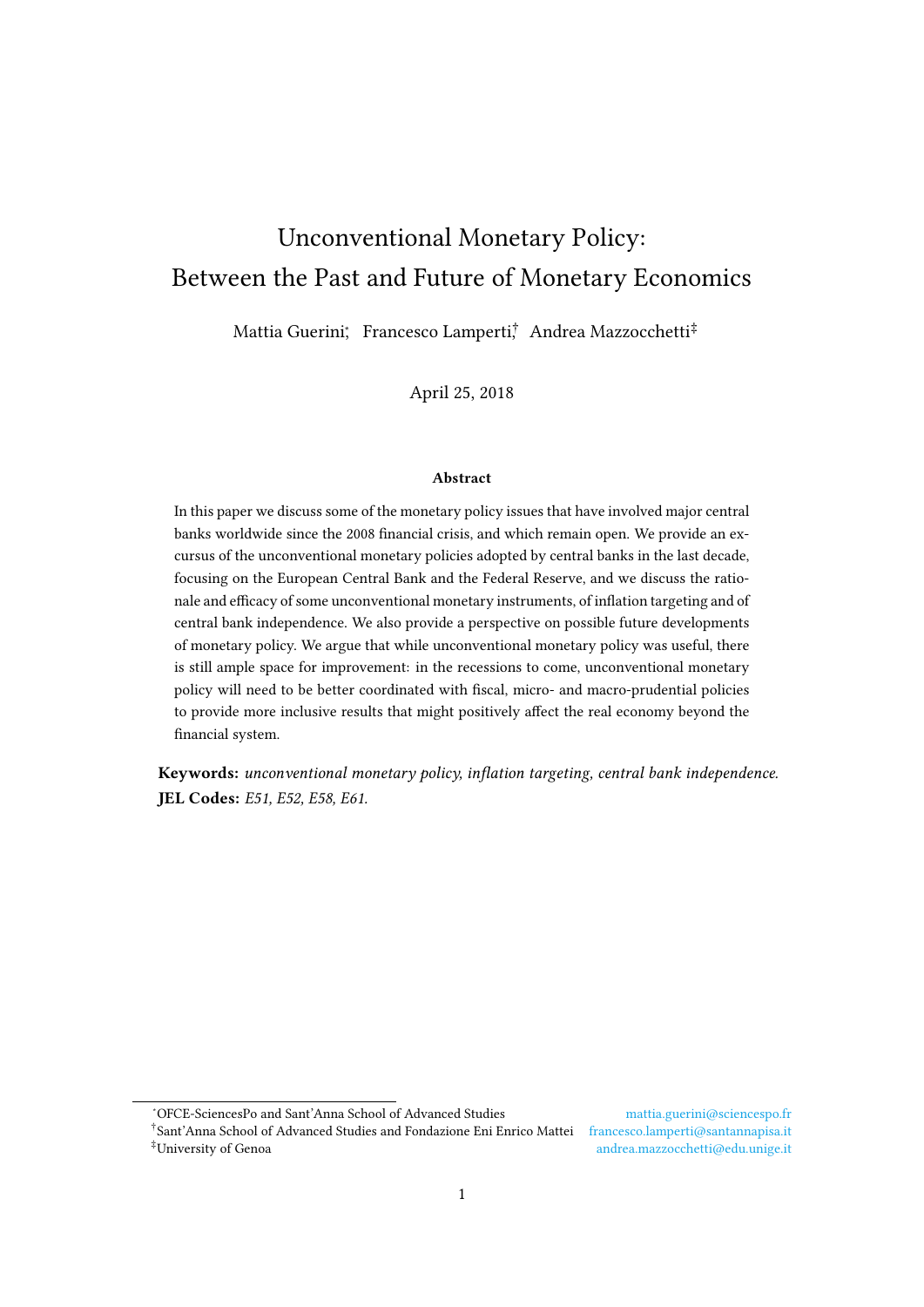They were supposed to be exceptional and temporary – hence the term "unconventional". They risk becoming standard and permanent, as the boundaries of the unconventional are stretched day after day.

[Borio and Zabai](#page-11-0) [\(2016\)](#page-11-0).

# 1 Introduction

For contemporaneous monetary economists, the great recession will be remembered as the period when the common wisdom of monetary policy faced its greatest limitations. Indeed, during the liquidity trap phase that followed the great recession, interest rate adjustment policies proved to be completely ineffective. To react, major central banks – including the Federal Reserve (FED) and the European Central Bank (ECB) – have been compelled in designing new monetary policy instruments and in experimenting new monetary policy transmission channels. As a result, we distinguish between two classes of monetary policies (see [Borio and Zabai,](#page-11-0) [2016\)](#page-11-0): "conventional" interest rates policies and "unconventional" balance sheet policies. In this article we discuss about some open monetary policy questions. Following a chronological order, we begin from the past by providing an evaluation of the last decade events in Section [2.](#page-2-0) Moving to the present, in section [3](#page-4-0) we discuss the economic rationale behind unconventional monetary policies and the extent to which they have affected the institutional arrangements of central banking activity. In section [4](#page-8-0) we discuss possible future developments of unconventional monetary policies. Section [5](#page-9-0) concludes.

### <span id="page-2-0"></span>2 Monetary Policy in the Great Recession

As soon as the financial crisis hit in the end of 2007, the FED intervened by lowering the main refinancing interest rate. Soon enough however – in the third quarter of  $2008$  – the Zero-Lower bound became binding. The FED responded then with Unconventional Monetary Policies (UMP) that increased the balance sheet of the central bank itself (see Figure [1\)](#page-4-1). In particular, the FED adopted four tiers of Asset Purchase Agreements, beginning to acquire 175 Billion USD of obligations and other 1.25 trillion USD of guaranteed Mortgage Backed Securities from Freddie Mae and Freddie Mac in the 2008-2010 period (see Table [1\)](#page-3-0). Then, in 2009 it also extended this program to other long-term Treasury securities, spending 300 billions USD. Furthermore in the 2010-2011 period, the Federal Reserve increased these acquisitions by 600 billion USD. Finally, starting from the end of 20[1](#page-2-1)2, when the Maturity Extension Programme<sup>1</sup> was reaching its expiration day, the FED started buying Mortgage Backed Securities and other Treasury securities at a monthly rate of 85 billions USD per month, until the end of 2014. It was just with the beginning of 2015, when the US macroeconomic statistics returned to more acceptable levels, that all these purchases stopped.

<span id="page-2-1"></span><sup>&</sup>lt;sup>1</sup>Another form of UMP. For information on the Maturity Extension Programme see [https://](https://www.federalreserve.gov/monetarypolicy/maturityextensionprogram.htm) www.federalreserve.[gov/monetarypolicy/maturityextensionprogram](https://www.federalreserve.gov/monetarypolicy/maturityextensionprogram.htm).htm.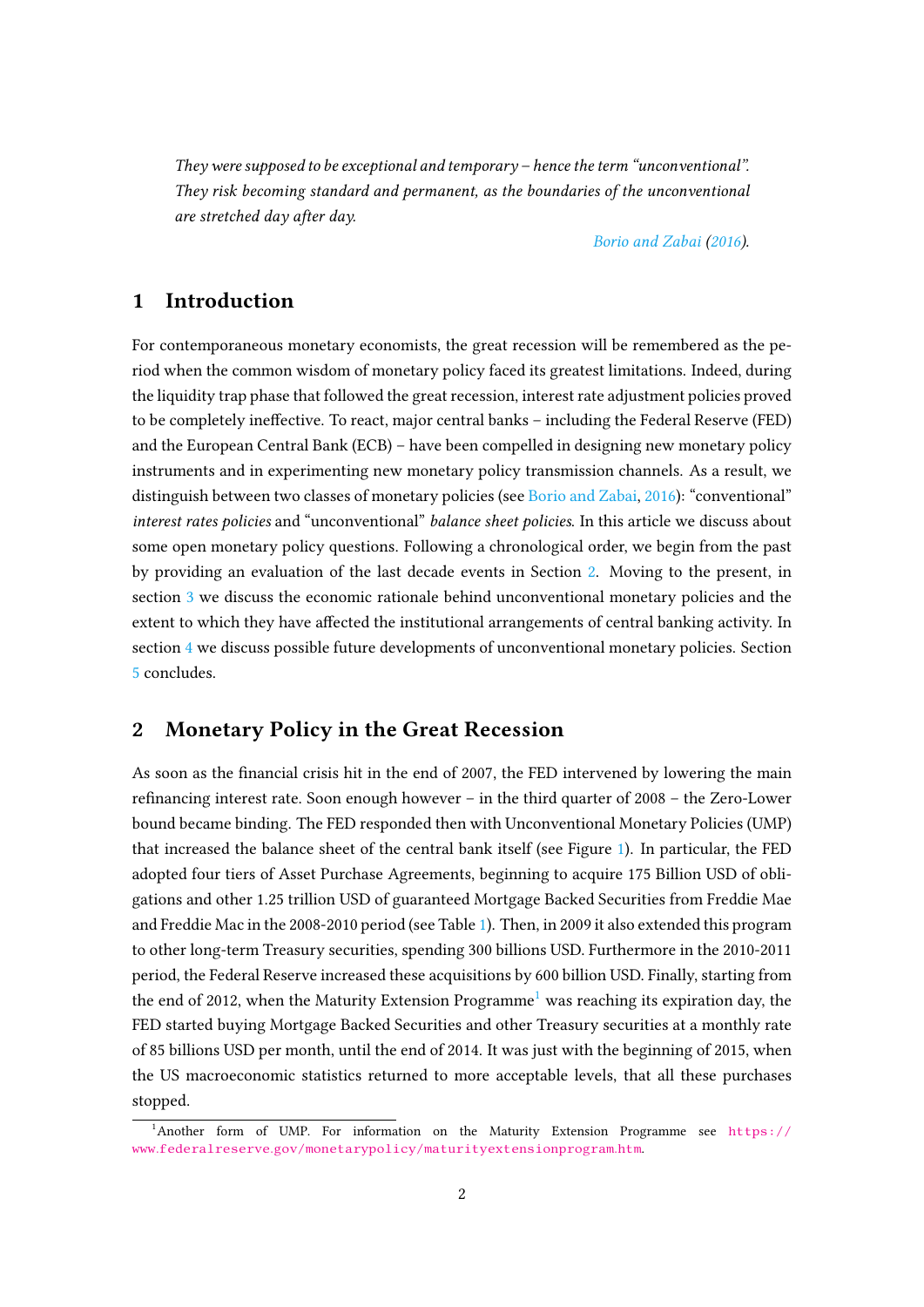<span id="page-3-0"></span>

|            | <b>US</b>                                                                                                                                          | EU                                                                                                                                                       |
|------------|----------------------------------------------------------------------------------------------------------------------------------------------------|----------------------------------------------------------------------------------------------------------------------------------------------------------|
| <b>FP</b>  | ARRA (2009-2013): 0.8 trillions USD                                                                                                                | SGP (2012-2014): inside 3% deficit                                                                                                                       |
| CMP        | ZLB Since 2008-Q4 to 2015-Q4                                                                                                                       | $ZLB$ since 2013-Q1 (still on-going)                                                                                                                     |
| <b>UMP</b> | APA1 (2008): 1.4 trillions USD<br>APA2 (2009): 0.3 trillions USD<br>APA2 (2010-2011): 0.6 trillions USD<br>APA3 (2012-2014): 85 billions USD/month | CBPP1 (2009-2010): 60 billions Euro<br>CBPP1 (2011-2012): 40 billions Euro<br>APP1 (2015): 60 billions Euro/month<br>APP2 (2016): 80 billions Euro/month |
| Outcome    | $\Delta Y$ (2016): 2.3%<br>$\Delta P$ (2016): 1.1%<br>$(2016): 4.5$ (youth 10.4)%                                                                  | $\Delta Y$ (2016): 2.3%<br>$\Delta P$ (2016): -0.2%<br>U (2016): 9% (youth 20.9%)                                                                        |

Table 1: Summary of policies and economic statistics in the US and the EU-19 in the last decade. FP: Fiscal Policy. CMP: Conventional Monetary Policy. UMP: Unconventional Monetary Policy. Sources: CMP and UMP data have been drawn from FED and ECB websites for US and EU respectively; FP data have been drawn from BEA and Eurostat respectively; Outcomes have been drawn from OECD statistics

Following the lead of the Federal Reserve, also the ECB has introduced different forms of UMP. The very first actions had limited scope and modest size. However, the strength of UMP practices has been largely reinforced when the sovereign debt crisis affected several EU members between 2011 and 2014. During the  $1^{st}$  and  $2^{nd}$  Covered Bonds Purchase Programmes – which have respectively been implemented during the 2009-2010 and the 2011-2012 periods – a total amount of 100 billions Euro has been created by the  $ECB<sup>2</sup>$  $ECB<sup>2</sup>$  $ECB<sup>2</sup>$  After March 2015, instead, the ECB has substantially strengthened the Quantitative Easing (QE) plan, and started acquiring around 60 Billions Euro per month of sovereign bonds, corporate securities, asset backed securities and other covered bonds. This plan has been further reinforced in 2016 and the acquisition of bonds has been augmented up to 80 Billions Euro per month. This plan is currently on-going.

All in all, the Federal Reserve total assets increased from around 1 trillion in 2007 to around 4 trillions today; similarly, the European Central Bank assets moved from 1.2 trillion in 2007 to around 3.5 trillions today (see Figure [1\)](#page-4-1). However, the macroeconomic effects seem to be contrasting: while the UMPs apparently boosted the performance of the economy in the US, beneficial results for the EU are yet weak. In the view of the authors, this might relate to the fact that the crisis hit the American economy when the debt-to-GDP ratio was relatively low, and the QE has been combined with expansionary and strong fiscal policy – the American Recovery and Reinvestment Act that, as also reported by [Guerini et al.](#page-12-0) [\(2017\)](#page-12-0), increased the level of public debt but positively stimulated the economy (see also Table [1\)](#page-3-0). Instead, most of the EU economies entered

<span id="page-3-1"></span><sup>&</sup>lt;sup>2</sup>Notice that in the same period, the amount created by the FED with the APAs it has been around 20 times higher. See Table [1.](#page-3-0)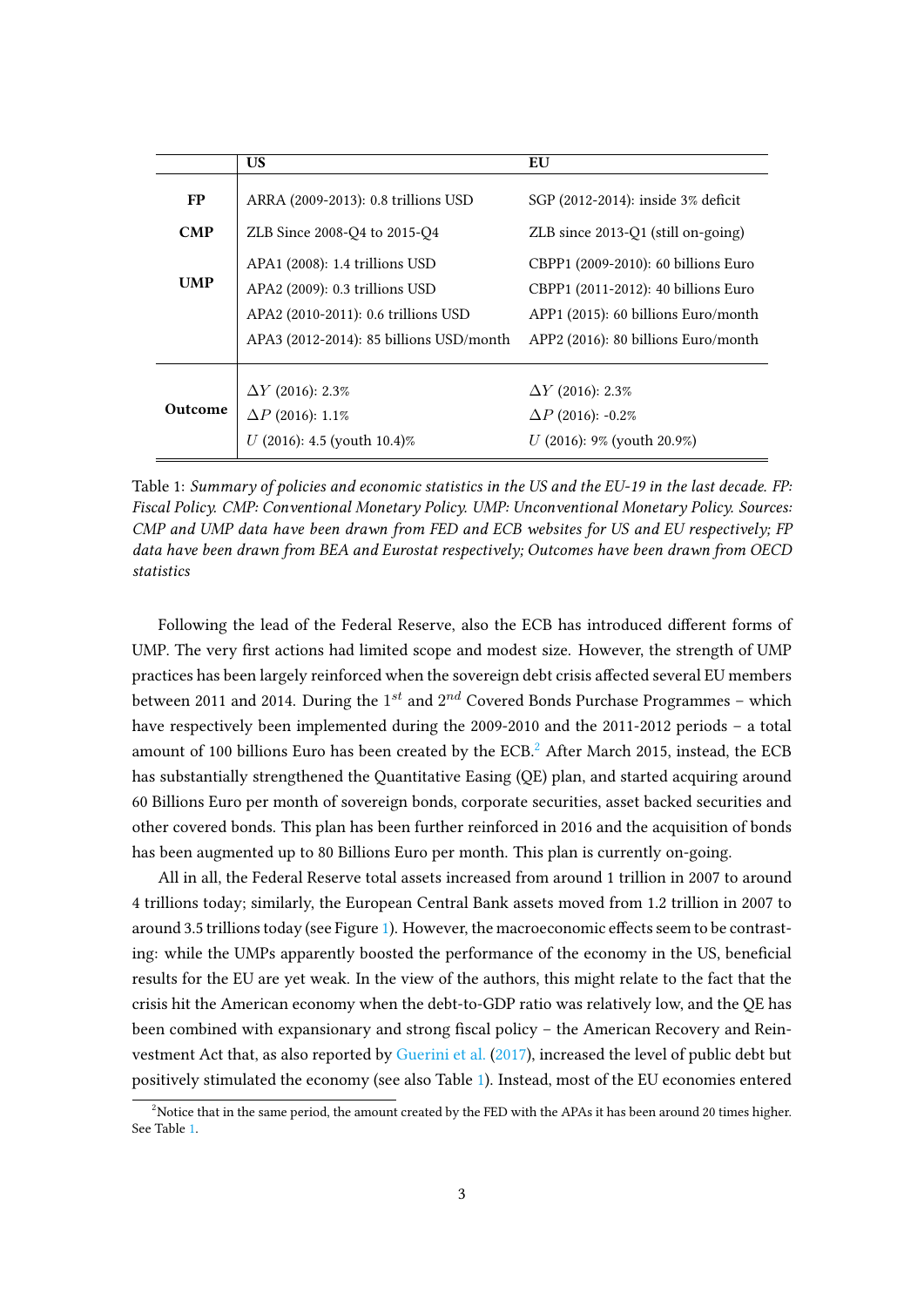the crisis endowed with already high debt-to-GDP ratios; this, combined with the compliance to the restrictive fiscal policy regime imposed by the Stability and Growth Pact, might help explain the different outcomes (see [Wilson,](#page-13-0) [2012;](#page-13-0) [Conley and Dupor,](#page-11-1) [2013\)](#page-11-1).

<span id="page-4-1"></span>

Figure 1: Evolution of the asset side of the FED and of the ECB during the last decade. Source: FRED.

### <span id="page-4-0"></span>3 Open Monetary Economics Questions

We now move to the discussion of three different aspects of contemporary monetary policy: (i) the theoretical arguments standing behind the UMP practices and their empirical evaluations; (ii) the inflation targeting objective; and (iii) how UMP might impact the institutional arrangements of the central banks and in particular their independence.

#### Unconventional Monetary Policy

Conventional monetary policy tools have been focused on fixing the optimal price of borrowing, with the final aim being that of directing the banks lending activity by which money is endogenously created and injected into the economic system (see [Lavoie,](#page-12-1) [1992\)](#page-12-1).<sup>[3](#page-4-2)</sup> In general, unconventional monetary policy tools, and the QE in particular, are instead instruments designed for governing the supply of credit when the optimal cost of borrowing is negative; they are supposed to be employed uniquely during liquidity trap phases, when the ZLB has been hit and the conventional price-based instrument becomes useless. With the QE, the central bank exogenously increases the monetary base by generating electronic cash and by providing liquidity to

<span id="page-4-2"></span><sup>&</sup>lt;sup>3</sup>See also [Wicksell](#page-13-1) [\(1898\)](#page-13-1) and [Leijonhufvud](#page-12-2) [\(1979\)](#page-12-2).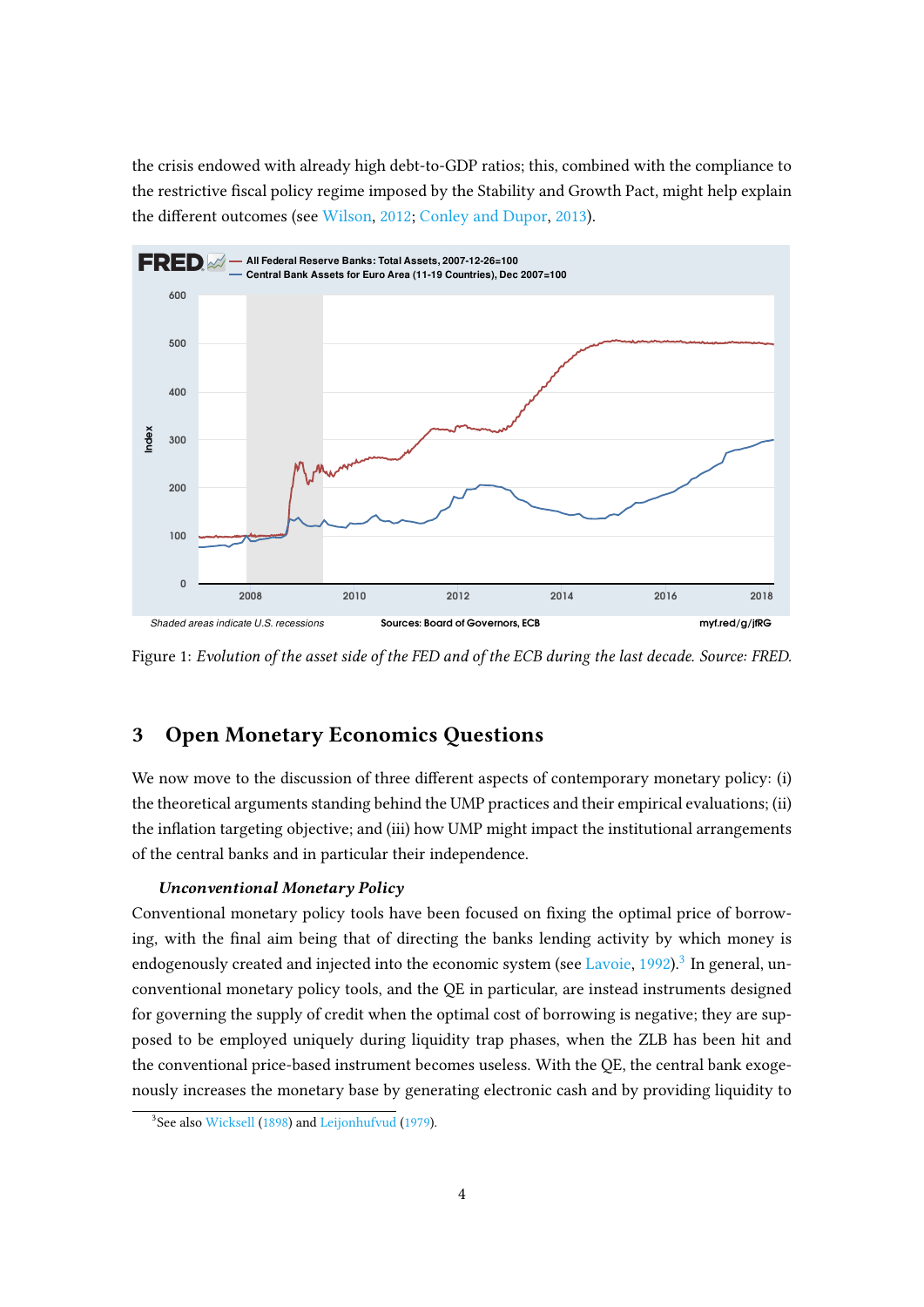the financial institutions in exchange of some long-living assets (typically a mix of government bonds and low-rated, high-risk corporate bonds). This shall in turn support the credit supply.

The set of economic hypotheses underlying the QE operations, claim that cleaning the balance sheets of the financial sector participants, and injecting fresh liquidity in the financial system, is extremely important to incentive the banks in the acquisition of newly issued securities. And this growth in the demand for non-financial sector securities, increases the inflationary pressures on the asset prices of non-financial corporations and lowers the long-term yields (step 1). Such a drop in long-term yields shall increase – in turns – the demand for credit and private non-financial investments, stimulating economic growth and inducing some inflationary pressures (step 2) on commodity prices. Furthermore, as the theoretical arguments continues, if the QE is accompanied by forward guidance announcements aimed at improving the transparency of the central bank and at stabilizing the confidence of the institutional investors, the effects of QE can also become evident after few lags because of the effects brought about by the expectations channel (see [Altavilla and Giannone,](#page-11-2) [2017\)](#page-11-2).

From this set of hypotheses it follows why the empirical literature studying unconventional monetary policies has been focusing on the effects of QE, either on the long-term yields (step 1) or on macroeconomic fundamentals such as GDP and inflation (step 2). However, to identify causal relations between the QE and the economic outcomes by means of commonly available time series approaches it is an extremely difficult task. Researches and central bankers working in this domain have been mostly interested into event studies. Using such an approach, [Krish](#page-12-3)[namurthy and Vissing-Jorgensen](#page-12-3) [\(2011\)](#page-12-3), [Gagnon et al.](#page-12-4) [\(2011\)](#page-12-4), [Christensen and Rudebusch](#page-11-3) [\(2012\)](#page-11-3) and  $D_{\text{uca}}$  [\(2013\)](#page-11-4) provide a somehow converging evidence, validating the hypothesis that large asset purchases programmes have reduced long-term interest rates, preventing high liquidity premiums from depressing financial institutions and financial markets. [Swanson](#page-13-2) [\(2017\)](#page-13-2) instead, compares the effects brought about by forward guidance and large-scale asset purchases in the United States ZLB period (2009-2015) claiming that while the former is more effective in the short-run, the latter is a preferable instrument for the control of medium/long-term yields and for reducing interest rates uncertainty.

In general, there is quite a strong support for the evidence that most of effectively implemented UMPs had a positive effect on financial stability, by reducing both short- and long-term yields as well by increasing the liquidity of the financial system.<sup>[4](#page-5-0)</sup> These results provide support to the first step of the QE transmission mechanism.

Concerning the second step, some empirical evidence reinforces the idea that the adopted measures have generated positive returns for the real economy in the US (see [Kapetanios et al.,](#page-12-5) [2012;](#page-12-5) [Baumeister and Benati,](#page-11-5) [2013;](#page-11-5) [Gambacorta et al.,](#page-12-6) [2014;](#page-12-6) [Bhattarai and Neely,](#page-11-6) [2016\)](#page-11-6). However, many scholars are still doubtful on the claims provided by this second stream of research. [Borio](#page-11-0) [and Zabai](#page-11-0) [\(2016\)](#page-11-0), for example, suggest the presence of a leak in the transmission of UMP measures

<span id="page-5-0"></span> $4$ For a critical review of the literature see also [Martin and Milas](#page-12-7) [\(2012\)](#page-12-7), who claim that only the very first wave of QE succeeded in decreasing the interest rates and that the effects on the real economy are instead in general very mild. See also [Gorodnichenko and Ray](#page-12-8) [\(2017\)](#page-12-8) and [Altavilla and Giannone](#page-11-2) [\(2017\)](#page-11-2) among the others.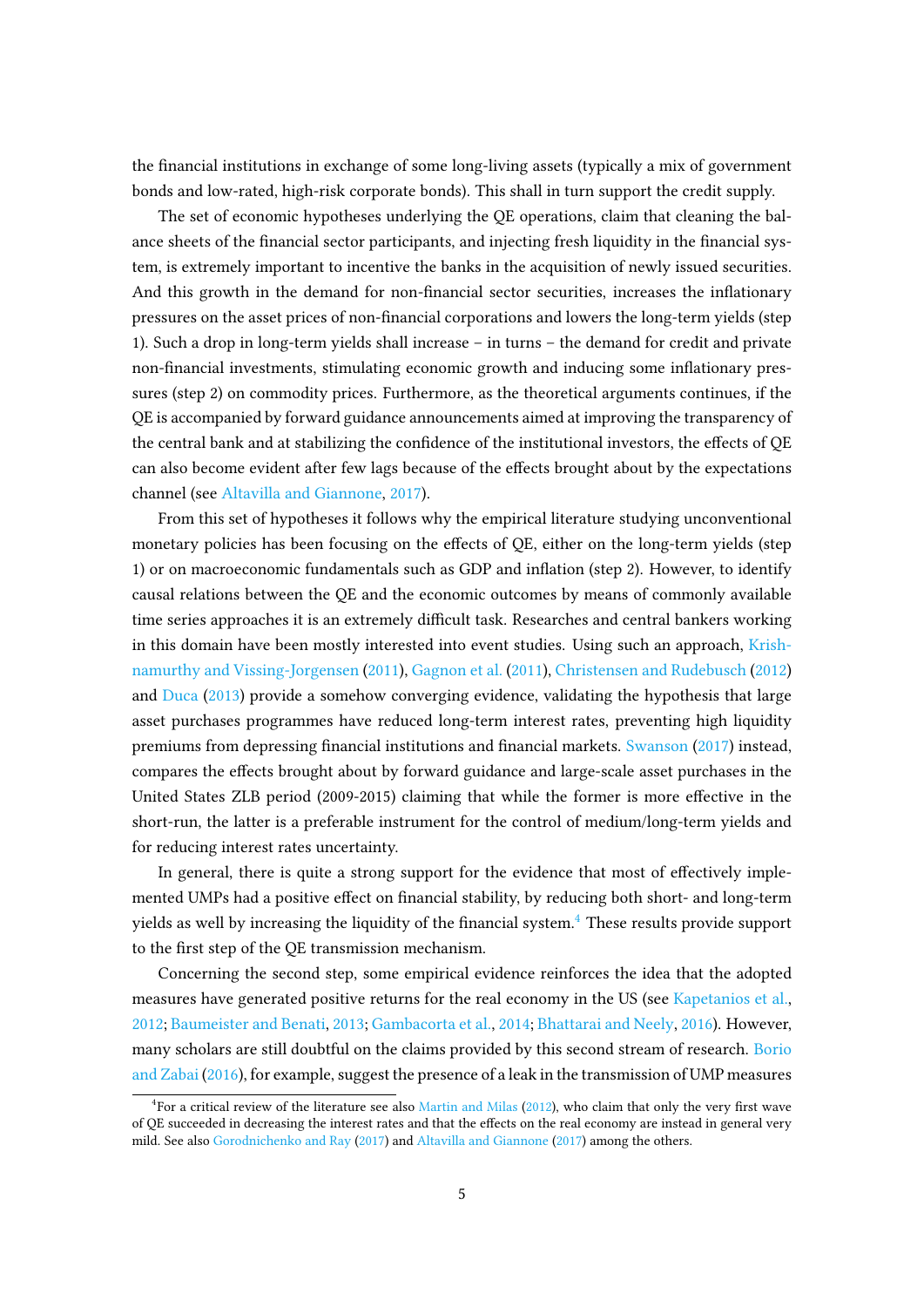from the financial sector to the real sector and suggest that these short-term positive effects will be likely vanishing in the long-run, when the cost-benefit of such policies will deteriorate. [Rogo](#page-13-3)ff [\(2017\)](#page-13-3) claims instead that "many economists are rightly concerned that unconventional monetary policy tools are poor substitutes for conventional interest rate policy and might well have more side-effects"; this implies that there is the possibility that these new tools are only imperfectly capable of managing private demand for credit and in turn inflation and output.<sup>[5](#page-6-0)</sup>

#### Inflation targeting

Nowadays approximately 60 central banks worldwide have an explicit Inflation Target (IT) that steers, alone or in combination with other objectives, their monetary policy decisions.<sup>[6](#page-6-1)</sup> The Federal Reserve and the European Central Bank belong to this list, but with a major difference: while the unique mandate of the ECB is that of price stability (pure IT), the goal of the FED is dual as it aims at pursuing price stability as well as full employment.

Empirical evidence has mainly been supportive on the effectiveness of the IT framework in achieving low inflation and anchoring inflation expectations (see [Levin et al.,](#page-12-9) [2004;](#page-12-9) [Vega and](#page-13-4) [Winkelried,](#page-13-4) [2005;](#page-13-4) [Gürkaynak et al.,](#page-12-10) [2010\)](#page-12-10). However, it is worth noticing that many countries adopted IT as part of a broader political and economic reform, involving a reinforcement of the institutional structure of policy-making (for instance the Central Bank Independence). Furthermore, the improvement in the technical skills within the central banks, together with the increase in the availability and quality of macroeconomic and financial dataset that have accompanied the introduction of the IT, may also contribute to explain the amelioration in monetary policy outcomes after the adoption of IT.

The last great financial crisis has put the IT framework in the spotlight, increasing doubts on its optimal value and more generally on its validity as a meaningful target for monetary policy. Regarding the value, no economic research has convincingly determined the optimal inflation rate. Though, central banks – and in particular the FED and the  $ECB -$  have fixed target around the 2% level. In its early days, a low IT objective was justified by the willingness of reducing inflation and of managing expectations. However in the recent ZLB situation, such a relatively low target put some constraints to the real interest cuts, limiting the space of action of the central banks in their response to the economic slowdown.

A number of prominent economists have therefore advocated the need to increase the target, in order to reduce the constraints of the ZLB. Among them, [Ball](#page-11-7) [\(2014\)](#page-11-7) supports the increase of the target at 4%, claiming that the ease of constraints on monetary policy arising from ZLB would result in less severe downturns. Moreover this benefit would come at minimal cost, because 4% inflation does not harm an economy significantly. Also the former FED chairman Ben Bernake claims that a rise of the IT should be a change to be considered by central banks' policy frameworks, but he warns on the possible risks of higher inflation and instability of inflation

<span id="page-6-0"></span><sup>&</sup>lt;sup>5</sup>The claim by [Rogo](#page-13-3)ff [\(2017\)](#page-13-3) is however in contrast with the results by [Peersman](#page-12-11) [\(2011\)](#page-12-11) who finds that the transmission channels of balance sheet policies are similar to those of the standard interest rates policies.

<span id="page-6-1"></span> $6A$  full list of central banks' inflation targets is provided in http://www.[centralbanknews](http://www.centralbanknews.info/p/inflation-targets.html).info/p/ [inflation-targets](http://www.centralbanknews.info/p/inflation-targets.html).html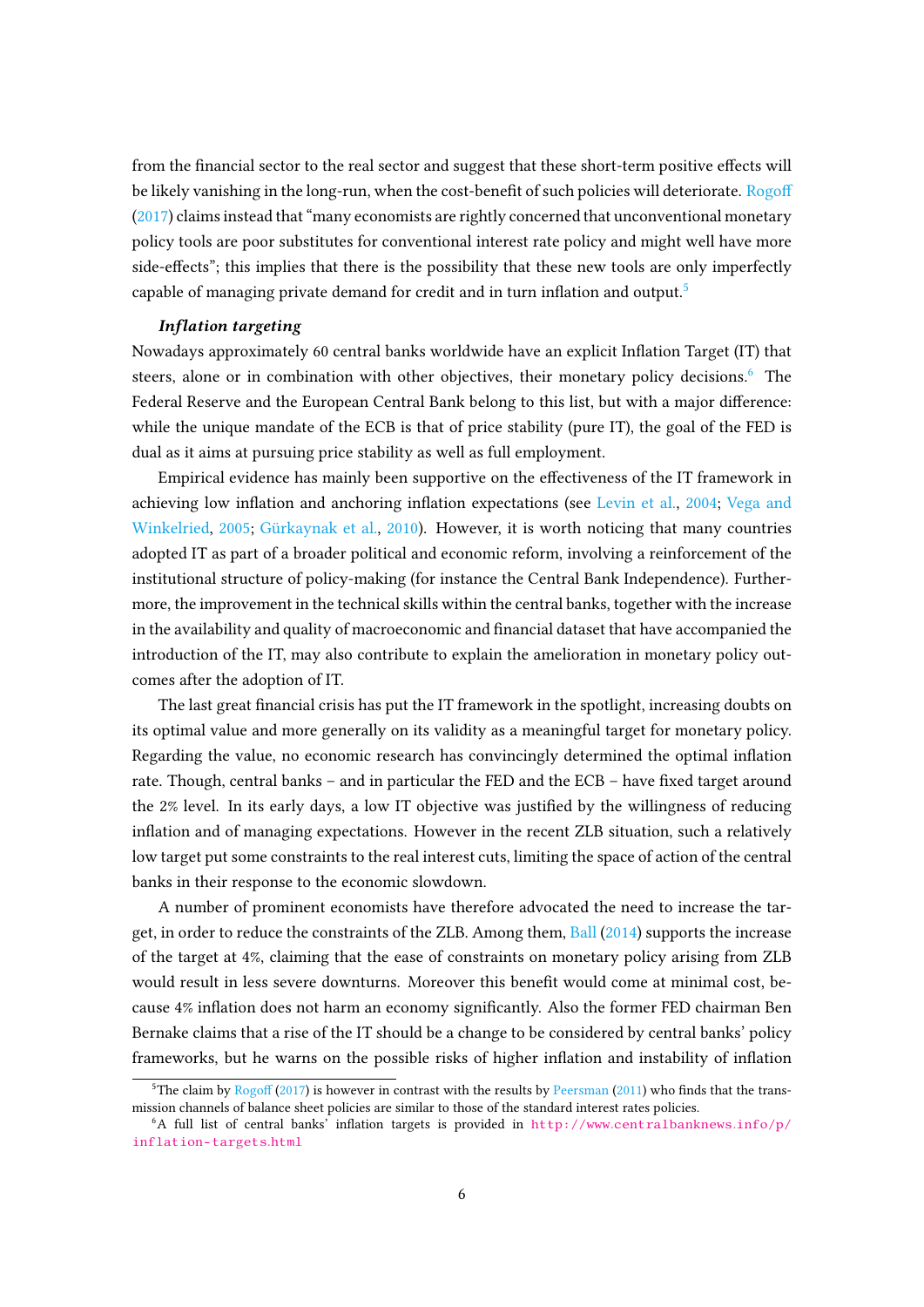expectations.<sup>[7](#page-7-0)</sup> In addition, [Blanchard et al.](#page-11-8) [\(2010\)](#page-11-8) broached the idea that central banks should target an inflation rate of 4% during expansion periods, to leave more space for nominal rate cutting during recessions. But, a possible increase of the target above the current level could lead to old problems as well as to new ones: [Mishkin](#page-12-12)  $(2017)$  states that raising the inflation target at the 4% level could jeopardize the hard-won success of reducing the inflation after the Great Inflation of the 1970s, with the result that there would no longer be a credible nominal anchor. Critics of the higher target level also claim that the 4% might create distortions in the economy and the costs might outweigh the intermittent benets, which would eventually be obtained only from the ZLB not being binding in periods of strong distress.

IT seems to be an old solution to a new problem. In fact, central banks successfully reduced the inflation by means of a low IT in the 1980s, however they were not able to increase inflation towards its target in the aftermath of the crisis, especially in EU. Therefore, a discussion on the revision of IT should be kept open and find more space in the agenda, especially in view of future possible crises.

#### Central Banks Independence

The terminology Central Bank Independence (CBI hereafter) can take different nuances and can refer to different facets of central banking and monetary policy [\(Balls et al.,](#page-11-9) [2016\)](#page-11-9). A minimal distinction shall be done between the political and the operational independence. The first refers to the degree of influence which elected politicians have over the central bank; the second to the ability of the central bank to select and use monetary instruments with autonomy.

Since the late 1980s, in many advanced economies, the central banks are independent only in setting monetary policy objectives. The FED, for example, is an operationally independent government agency and the monetary policy decisions do not have to be approved by the President or by any legislative branch of the government. However, it is politically accountable to the public and to the Congress, which established maximum employment and stable prices as the key macroeconomic objectives.<sup>[8](#page-7-1)</sup> The ECB instead has been funded in 1998 as an operationally and politically independent institution.<sup>[9](#page-7-2)</sup>

The main rationale behind CBI is that of enhancing the credibility of the commitment toward an IT-based monetary policy. As a matter of fact according to Bernanke "a central bank subject to short-term political influences would likely not be credible when it promised low inflation, as the public would recognize the risk that monetary policy makers could be pressured to pursue short-run expansionary policies that would be inconsistent with long-run price stability".<sup>[10](#page-7-3)</sup>

This consensus has been supported by strong theoretical and empirical foundations (see [Grilli](#page-12-13) [et al.,](#page-12-13) [1991;](#page-12-13) Eijffinger and de Haan, [1996;](#page-11-10) [de Haan et al.,](#page-11-11) [2001;](#page-11-11) [Klomp and de Haan,](#page-12-14) [2010\)](#page-12-14). In particular, the pre-crisis evidence indicated the importance of operationally independent monetary

<span id="page-7-0"></span> $7$ See See https://www.brookings.[edu/blog/ben-bernanke/2016/09/13/modifying-the-feds](https://www.brookings.edu/blog/ben-bernanke/2016/09/13/modifying-the-feds-policy-framework-does-a-higher-inflation-target-beat-negative-interest-rates/)[policy-framework-does-a-higher-inflation-target-beat-negative-interest-rates/](https://www.brookings.edu/blog/ben-bernanke/2016/09/13/modifying-the-feds-policy-framework-does-a-higher-inflation-target-beat-negative-interest-rates/).

<span id="page-7-2"></span><span id="page-7-1"></span><sup>8</sup>https://www.federalreserve.[gov/faqs/about\\_12799](https://www.federalreserve.gov/faqs/about_12799.htm).htm

<sup>&</sup>lt;sup>9</sup>It is forbidden for the ECB to purchase government securities on primary markets; before the crisis, it was forbidden also to carry out outright purchases of sovereign bonds on the secondary market.

<span id="page-7-3"></span><sup>10</sup>https://www.federalreserve.[gov/newsevents/speech/bernanke20100525a](https://www.federalreserve.gov/newsevents/speech/bernanke20100525a.htm).htm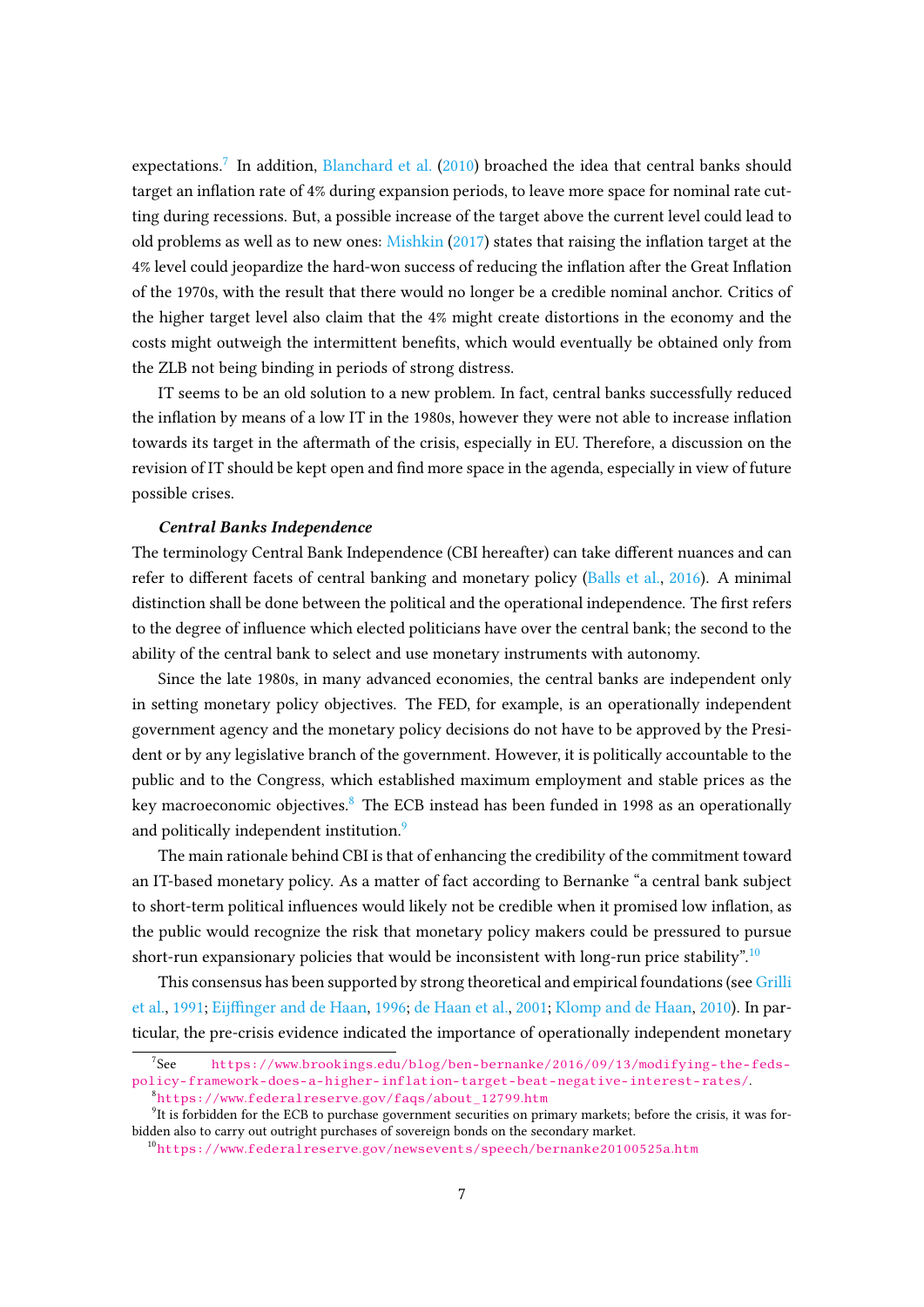policy for developed countries (see [Cukierman,](#page-11-12) [1992\)](#page-11-12). However, as discussed in Section [2,](#page-2-0) the conduction of monetary policy in the aftermath of the great financial crisis has been different from a pure IT. Hence also the CBI (and in particular the political one) has been questioned: communications and a certain degree of coordination between central banks and governments became necessary. [Lavoie](#page-12-15) [\(2017\)](#page-12-15) argues that the crisis has highlighted the strict relation between governments and central banks for carrying out credit easing operations and that the independence of the central banks is "de facto" an illusion and should not become itself a goal. Furthermore, the costs of political independence at the ZLB can be high: while in "normal times" the central banks can do all the necessary to stabilize macroeconomic outcomes without involvement in fiscal matters or intervention from the governments, when the conventional interest rate based monetary policy is constrained by the ZLB, the central banks shall take aggressive unconventional monetary policy measures and coordinate with fiscal authorities on matters concerning economic stimulus and debt management reforms (see [Balls et al.,](#page-11-9) [2016\)](#page-11-9).

Although the coordination with fiscal authorities might undermines the CBI on the political side, an operationally independent central bank would be free to coordinate with a finance ministry over the issues discussed earlier. Hence, the CBI should be assessed taking into consideration not only the objectives to be pursued, but also the macroeconomic background. Also, since the range of responsibilities of the central banks have been enriched – including mandates about financial supervision, financial stability, micro- and macro-prudential regulations matters – the need of a coordination between scal and monetary policies has become crucial. Inside this new institutional framework, the concept of central banks independence is continuously evolving and might be further revisited in the years to come.

### <span id="page-8-0"></span>4 The Future of Monetary Policy

With inflation targeting out of scope and the appropriate level of interaction and coordination between governments and central banks yet to be clearly defined, it is natural to wonder how the recently implemented UMP might influence the future arrangements of monetary policy.

With respect to the very first Quantitative Easing application (implemented by the Bank of Japan in 2001) the current waves of UMP do not differ much in the economic mechanisms that they move or the scope they aim at. The sharpest differences are that  $(i)$  as for today, they are lasting longer; (ii) they have been quantitatively more aggressive; and (iii) they have been applied by Central Banks of different countries, but not at the same moment. The QE cannot last forever, since it is grounded on the increase in the supply of money and on the storage of bad assets in the balance sheet of Central Banks; sooner or later Central Bankers will stop the practice and begin increasing interest rates.<sup>[11](#page-8-1)</sup> The questions are therefore: When? How much? Where?

When? On one side, low interest rates allowed restoring the functioning of the interbank markets, guaranteeing the required flexibility for financial institutions to comply with micro-

<span id="page-8-1"></span> $11$ The FED already moderately increased the main refinancing rate during the last year and already closed the Asset Purchases Programmes.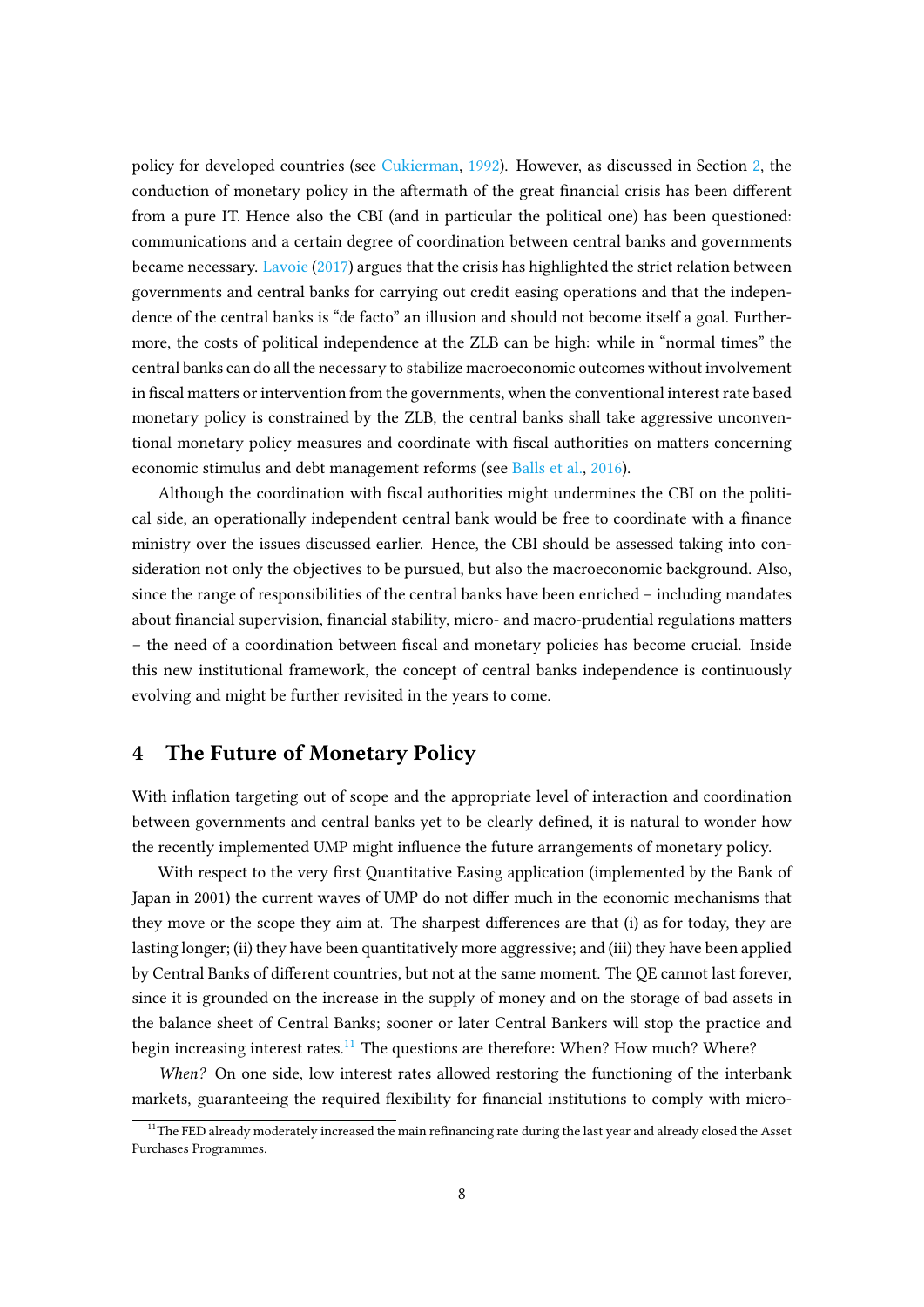and macro-prudential regulations.<sup>[12](#page-9-1)</sup> On the other side, low interest rates dampen profitability and creditworthiness of all financial actors facing maturities on the liability side of their balancesheets that are much longer than those of the asset side (e.g pension funds and insurance companies, who have already expressed their concerns with respect to the current state of affairs [EIOPA,](#page-11-13) [2014\)](#page-11-13). The more the central banks will wait raising the interest rates, the more these institutions will be exposed, while the gains from stronger interconnections amongst financial istitutions are doubtful [\(Battiston et al.,](#page-11-14) [2016\)](#page-11-14).

How much? Increasing the interest rates is not immune to risks. Raising them would likely depress asset prices, which are day by day close to beat their historical record (at least in the US) at the moment the authors are writing, while the real economy is growing at far lower paces. On top of that, Exchange Trade Funds have dramatically increased in size during the last five years (see the report by [Ernst and Young,](#page-11-15) [2017\)](#page-11-15).<sup>[13](#page-9-2)</sup> In the hypothesis asset markets are in a bubble, what would the effect of a too sharp or too fast increase in the policy rates be? Should or should not a Central Bank lean against the financial cycle?

Where? Expansionary monetary policy affects the exchange rates via the relative amount of money denominated in domestic currency in the economy (see [Swanson,](#page-13-2) [2017\)](#page-13-2). Whether the Central Banks in major economies should coordinate in their prospective programs is an issue that, in our opinion, should be discussed. The recent history shows that they tend not to react simultaneously; this can be partly justified by the fact that their economies experiences remarkably different timings and that does not exist a unique well synchronized global business cycle. Still, how asyncronous programs affect the exchange rates and the real activities in different economies might deserve attention.

All in all, given that the UPM practices cannot last in the long run, what monetary policy should do in the next years remains the most important question. Having large trade-off to balance, it might happen that some of the practices that have been labelled as unconventional will instead become *conventional*; also, something that is still *unexplored* will be given the chance to become, at least, unconventional.

# <span id="page-9-0"></span>5 Conclusions

The wave of unconventional monetary policies implemented in the aftermath of the Great Recession was deemed to be exceptional and temporary, but it became long-lasting and inuential, possibly modifying the very role of central banking. Balance sheet policies have a quasi-fiscal character and tend to cross the line between the government and the central bank. If a Central Bank actively engages into credit policies, it may be criticised for favouring one set of borrowers

<span id="page-9-1"></span><sup>&</sup>lt;sup>12</sup>In contrast to US, interbank loans in EU have not declined during the QE and are close to the pre-crisis levels (see [Perillo and Battiston,](#page-13-5) [2017\)](#page-13-5), possibly reflecting a relatively higher profitability of loans within the financial system rather than outside.

<span id="page-9-2"></span><sup>&</sup>lt;sup>13</sup>In the popular press see also https://www.forbes.[com/sites/greatspeculations/2017/08/23/](https://www.forbes.com/sites/greatspeculations/2017/08/23/record-inflows-boost-global-etf-assets-to-4-3-trillion-with-blackrock-leading-the-way) [record-inflows-boost-global-etf-assets-to-4-3-trillion-with-blackrock-leading](https://www.forbes.com/sites/greatspeculations/2017/08/23/record-inflows-boost-global-etf-assets-to-4-3-trillion-with-blackrock-leading-the-way)[the-way](https://www.forbes.com/sites/greatspeculations/2017/08/23/record-inflows-boost-global-etf-assets-to-4-3-trillion-with-blackrock-leading-the-way).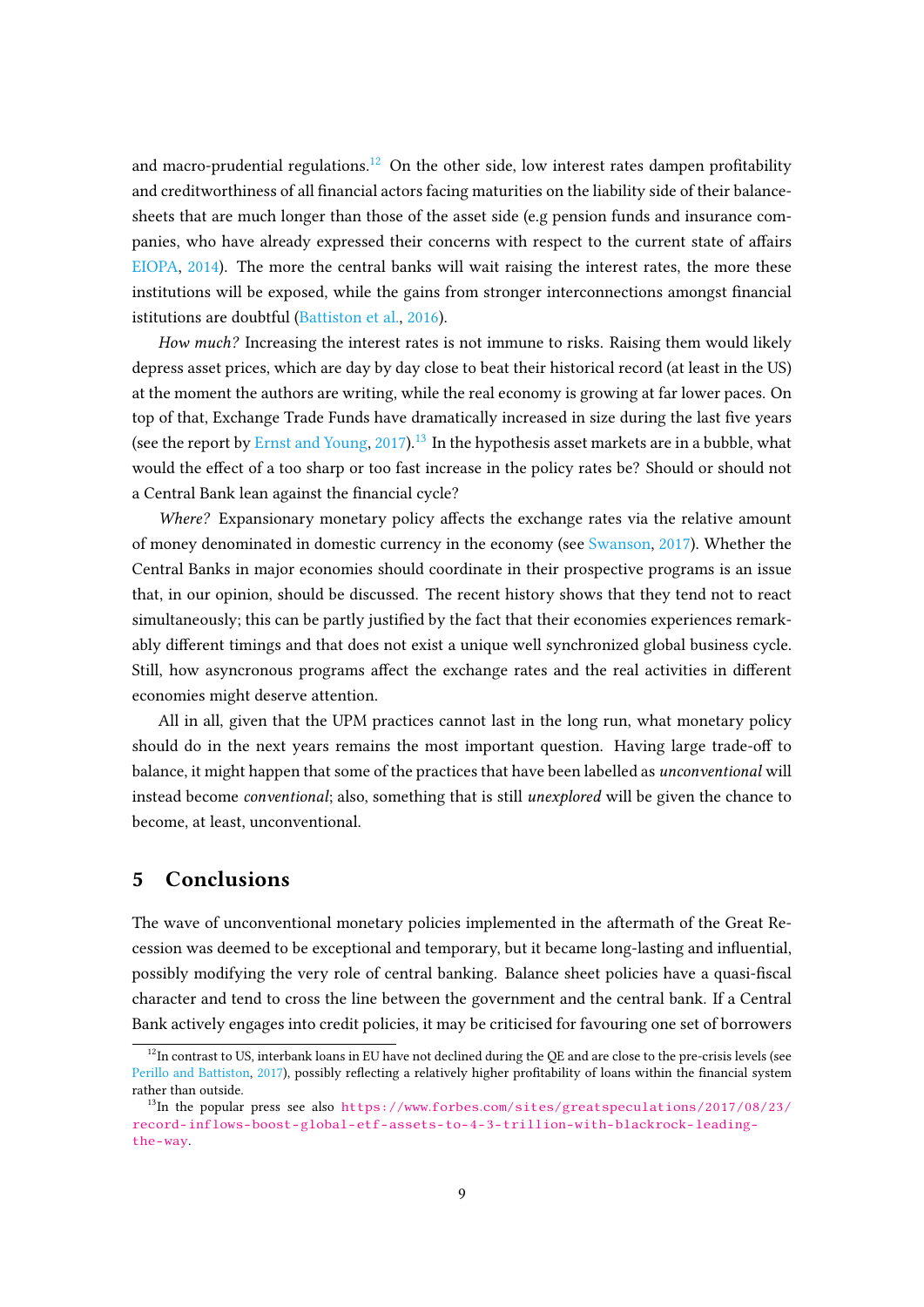over another – a concern especially acute in the United States. And if it purchases government bonds on a large scale, it may be criticised for financing a specific government  $-$  a major concern in Europe. Leaving such critics aside, a more coordinated action between fiscal and monetary policies might be fruitful in the future, especially in the EU (Pisani-Ferry and Wolff, [2012\)](#page-13-6) where the supranational institutional arrangements are yet far from being considered complete. Furthermore, the Great Recession underlined the need for Central Banks to account for systemic risks and financial stability, thereby strengthening the links between monetary, microand macro-prudential policies. In such a perspective, monetary policy is likely to be more active in the future than it was in the past; the hope of the authors is that the next waves of Unconventional Monetary Policies will learn from the last ten years of experiences and will be able to sustain firms and households rather than financial institutions, as transmission channels might be weak or even ineffective.

# Acknowledgments

This paper draws from the discussion carried out during the panel session "Unconventional Monetary Policy and Credit Markets" of the EAEPE 2017 Conference that took place at the Corvinus University in Budapest. MG acknowledges financial support from the European Union Horizon 2020 research and innovation programme under grant agreement No. 649186 (ISIGrowth) and No. 640772 (DOLFINS). FL acknowledges financial support from EU-FP7 project IMPRESSIONS under grant No. 603416. AM acknowledges support from EU-FP7 collaborative project SYMPHONY under grant No. 611875. We are grateful to Marc Lavoie, Stefano Battiston, Mauro Napoletano, Marco Raberto, Andrea Roventini and to all the particiants of the EAEPE 2017 conference.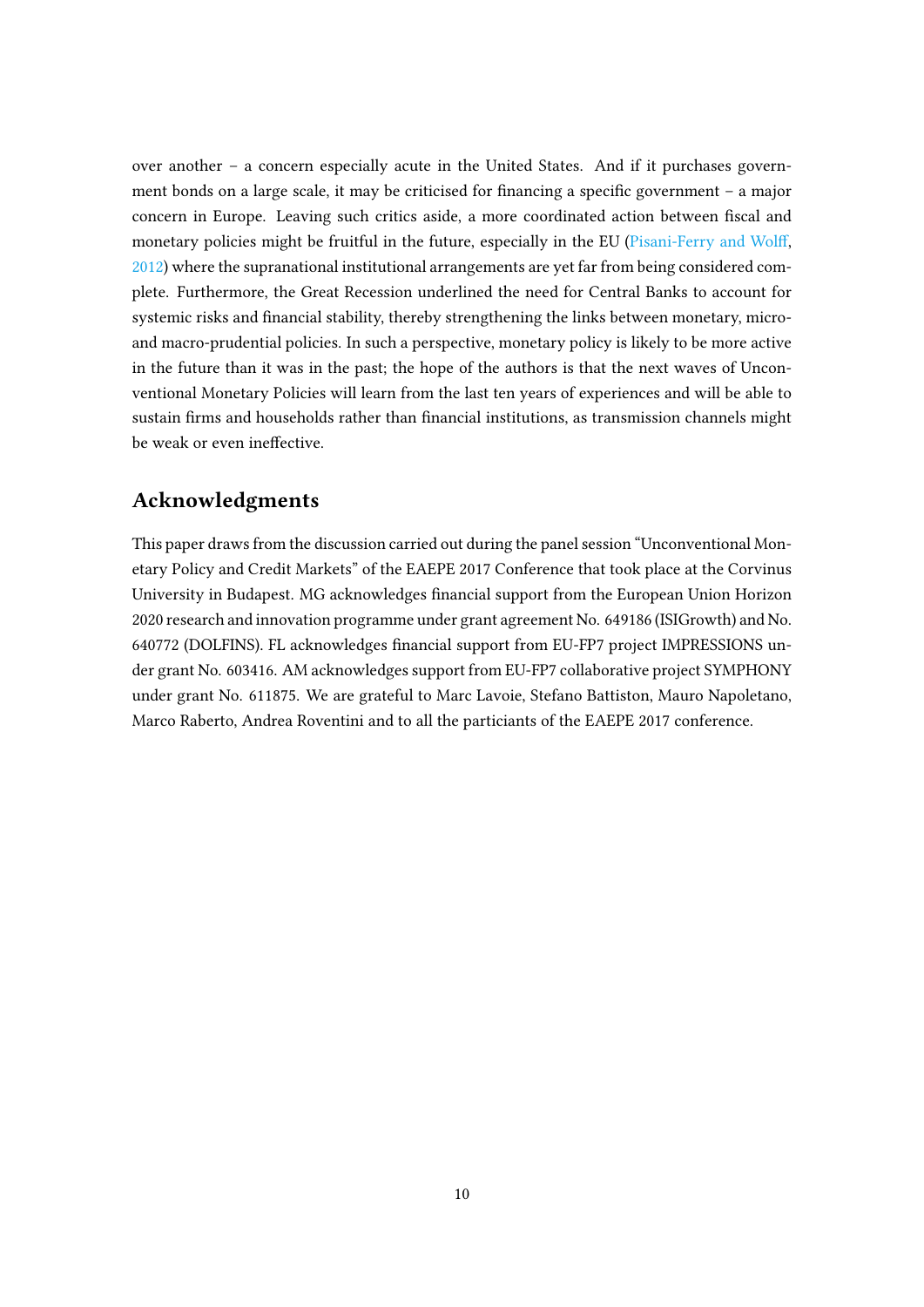# References

- <span id="page-11-2"></span>Altavilla, C. and Giannone, D. (2017). The effectiveness of non-standard monetary policy measures: Evidence from survey data. Journal of Applied Econometrics, 32(5):952–964.
- <span id="page-11-7"></span>Ball, L. (2014). The Case for a Long-Run Inflation Target of Four Percent. IMF Working Papers. International Monetary Fund.
- <span id="page-11-9"></span>Balls, E., Howat, J., and Stansbury, A. (2016). Central bank independence revisited: after the financial crisis, what should the model central bank look like?. M-RCBG associate working paper series n. 67, Harvard Kennedy School. Mossavar-Rahmani Center for Business and Government.
- <span id="page-11-14"></span>Battiston, S., Caldarelli, G., May, R. M., Roukny, T., and Stiglitz, J. E. (2016). The price of complexity in financial networks. Proceedings of the National Academy of Sciences, 113(36):10031-10036.
- <span id="page-11-5"></span>Baumeister, C. and Benati, L. (2013). Unconventional monetary policy and the great recession: Estimating the macroeconomic effects of a spread compression at the zero lower bound. International Journal of Central Banking, 9(2):165–212.
- <span id="page-11-6"></span>Bhattarai, S. and Neely, C. (2016). A survey of the empirical literature on U.S. unconventional monetary policy. Working Papers 2016-21, Federal Reserve Bank of St. Louis.
- <span id="page-11-8"></span>Blanchard, O., Dell'Ariccia, G., and Mauro, P. (2010). Rethinking macroeconomic policy. Journal of Money, Credit and Banking, 42:199–215.
- <span id="page-11-0"></span>Borio, C. and Zabai, A. (2016). Unconventional monetary policies: a re-appraisal. BIS Working Papers 570, Bank for International Settlements.
- <span id="page-11-3"></span>Christensen, J. and Rudebusch, G. (2012). The response of interest rates to us and uk quantitative easing. Economic Journal, 122(564):F385–F414.
- <span id="page-11-1"></span>Conley, T. G. and Dupor, B. (2013). The american recovery and reinvestment act: Solely a government jobs program? Journal of Monetary Economics, 60(5):535 – 549.
- <span id="page-11-12"></span>Cukierman, A. (1992). Central Bank Strategy, Credibility, and Independence : Theory and Evidence. MIT Press.
- <span id="page-11-11"></span>de Haan, J., Eijffinger, S., and Berger, H. (2001). Central bank independence: An update of theory and evidence. Journal of Economic Surveys, 15:3–40.
- <span id="page-11-4"></span>Duca, J. (2013). Did the commercial paper funding facility prevent a great depression style money market meltdown? Journal of Financial Stability, 9(4):747-758.
- <span id="page-11-10"></span>Eijffinger, S. and de Haan, J. (1996). The political economy of central-bank independence. Technical report, International Economics Section, Departement of Economics Princeton University.
- <span id="page-11-13"></span>EIOPA (2014). Low interest rate environment stock taking exercise. Technical Report EIOPA-BoS-14/103, European Insurance and Occupational Pensions Authority.
- <span id="page-11-15"></span>Ernst and Young (2017). Reshaping around the investor - global etf research 2017. Technical report, Ernst and Young.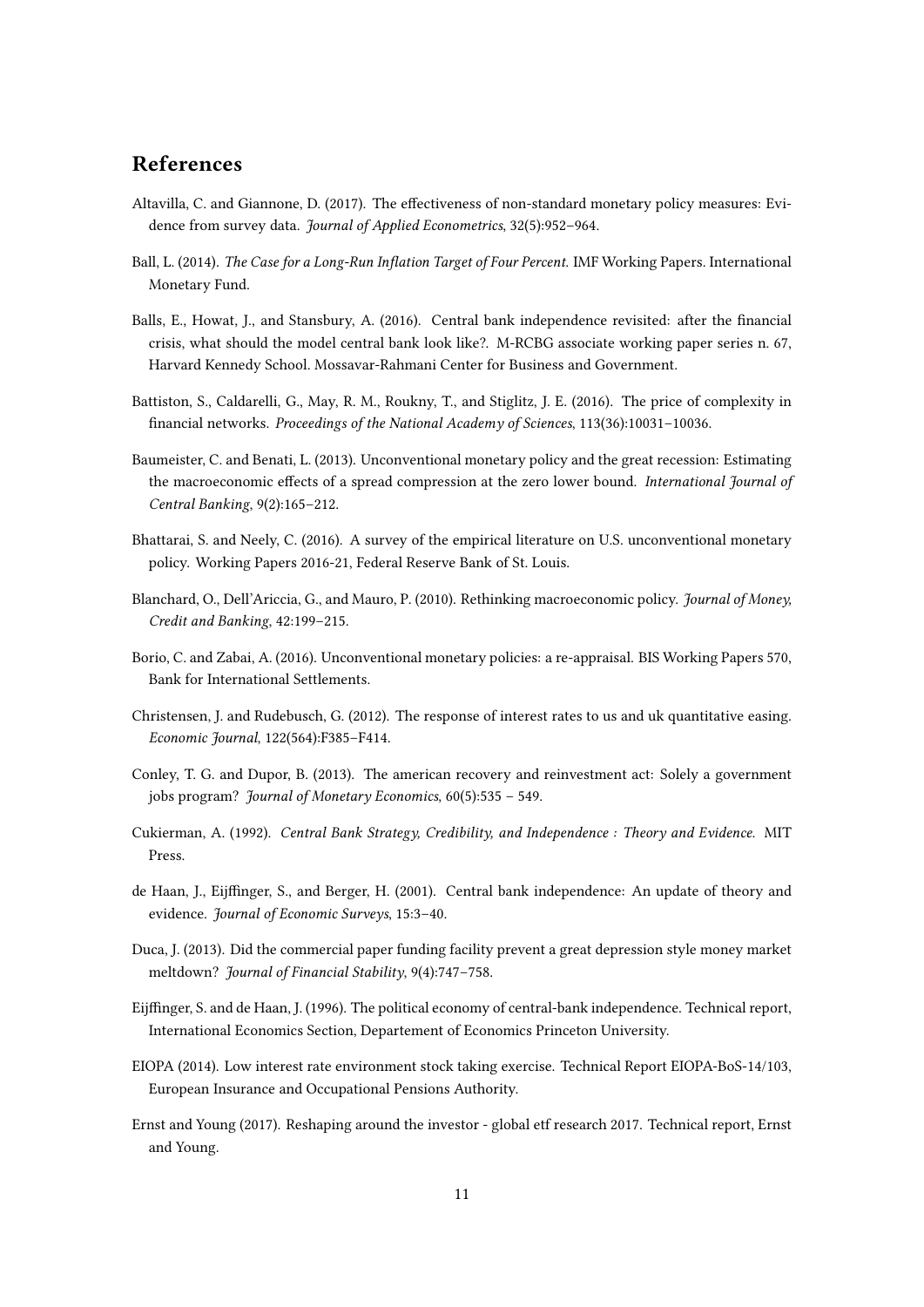- <span id="page-12-4"></span>Gagnon, J., Raskin, M., Remache, J., and Sack, B. P. (2011). Large-scale asset purchases by the federal reserve: did they work? Economic Policy Review, 17(1):41–59.
- <span id="page-12-6"></span>Gambacorta, L., Hofmann, B., and Peersman, G. (2014). The effectiveness of unconventional monetary policy at the zero lower bound: A cross-country analysis. Journal of Money, Credit and Banking, 46(4):615– 642.
- <span id="page-12-8"></span>Gorodnichenko, Y. and Ray, W. (2017). The effects of quantitative easing: Taking a cue from treasury auctions. NBER Working Papers 24122, National Bureau of Economic Research, Inc.
- <span id="page-12-13"></span>Grilli, V., Masciandaro, D., Tabellini, G., Malinvaud, E., and Pagano, M. (1991). Political and monetary institutions and public financial policies in the industrial countries. *Economic Policy*,  $6(13):342-392$ .
- <span id="page-12-0"></span>Guerini, M., Moneta, A., Napoletano, M., and Roventini, A. (2017). The janus-faced nature of debt: Results from a data-driven cointegrated svar approach. Working Paper Series 2017/04, Laboratory of Economics and Management (LEM), Scuola Superiore Sant'Anna, Pisa, Italy.
- <span id="page-12-10"></span>Gürkaynak, R. S., Levin, A., and Swanson, E. (2010). Does inflation targeting anchor long-run inflation expectations? evidence from the U.S., UK, and Sweden. Journal of the European Economic Association, 8(6):1208–1242.
- <span id="page-12-5"></span>Kapetanios, G., Mumtaz, H., Stevens, I., and Theodoridis, K. (2012). Assessing the economy-wide effects of quantitative easing. Economic Journal, 122(564):F316–F347.
- <span id="page-12-14"></span>Klomp, J. and de Haan, J. (2010). Inflation and central bank independence: A meta-regression analysis. Journal of Economic Surveys, 24(4):593–621.
- <span id="page-12-3"></span>Krishnamurthy, A. and Vissing-Jorgensen, A. (2011). The effects of quantitative easing on interest rates: Channels and implications for policy. Brookings Papers on Economic Activity, 42(2):215–287.
- <span id="page-12-1"></span>Lavoie, M. (1992). Foundations of Post-Keynesian Economic Analysis. Edward Elgar Publishing.
- <span id="page-12-15"></span>Lavoie, M. (2017). Rethinking monetary theory in light of keynes and the crisis. Brazilian Keynesian Review, 3(1).
- <span id="page-12-2"></span>Leijonhufvud, A. (1979). The wicksell connection: Variations on a theme. UCLA Economics Working Papers 165, UCLA Department of Economics.
- <span id="page-12-9"></span>Levin, A., Natalucci, F., and Piger, J. (2004). The macroeconomic effects of inflation targeting. Review, Federal Reserve Bank of St. Louis, 86:51–80.
- <span id="page-12-7"></span>Martin, C. and Milas, C. (2012). Quantitative easing: a sceptical survey. Oxford Review of Economic Policy, 28(4):750–764.
- <span id="page-12-12"></span>Mishkin, F. S. (2017). Rethinking monetary policy after the crisis. Journal of International Money and Finance, 73:252–274.
- <span id="page-12-11"></span>Peersman, G. (2011). Macroeconomic effects of unconventional monetary policy in the euro area. CESifo Working Paper Series 3589, CESifo Group Munich.